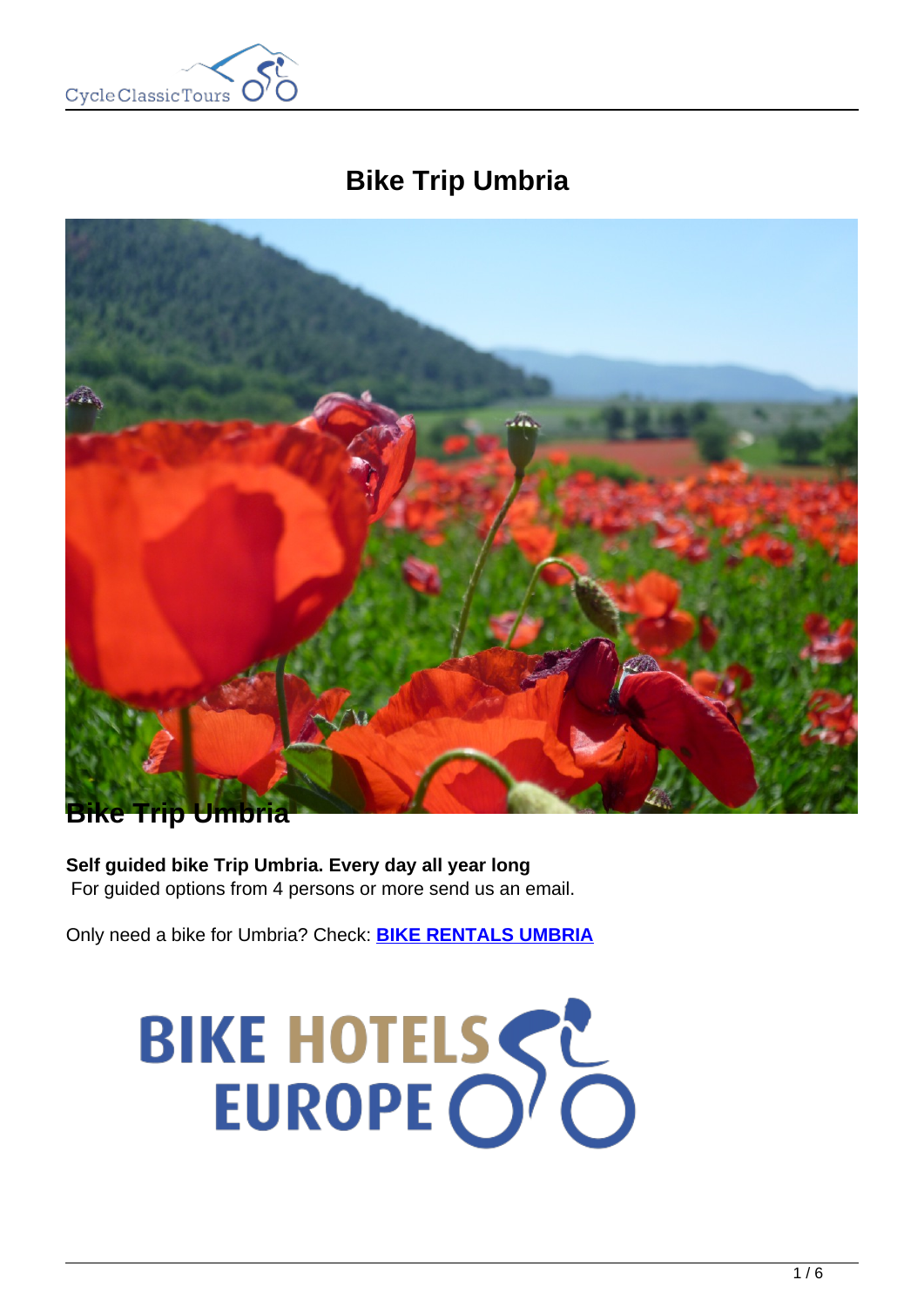



# **Self guided bike Trip Umbria on Road bike, E bike or Trekking bike.**

This cycling Tour is perfect for those looking to personal experience the unique and unspoiled region of Umbria with its beauty and hospitality. Umbria, nestling between Tuscany, Marche and Lazio, is maybe one of the smallest regions of Italy, but is has a wide range of different landscapes: from harsh gorges, to sweet green hills, wild woods to fertile plains transformed by varied cultivations; oases of fresh, crystal clear spring water and enchanting lakes. This cycle tour combines the beauty of nature with sightseeing in quiet little medieval towns.

The trip starts and finishes in the surroundings of the beautiful and fascinating town of Assisi, the pilgrims' town built against the slopes of Mount Subasio.

Assisi isn't the only highlight of this tour. You will pass many other interesting small towns such as Spello, which has Roman origins,

Two nights you will spend in Torgiano allowing time to visit the county-town of Perugia. Its magnificent old town centre is certainly worth visiting, with renaissance palaces, medieval churches, museums and galleries,

During the second part of the tour you bike through a beautiful unspoiled scenery. The bikerfriendly roads, the lovely towns and the green hills with cypresses, vineyards and olive trees make this tour unforgettable.

# **Jump on your bicycle and cycle through the wonderful region of Umbria**

- Spello the interesting place, containing many features dating back to Roman and medieval times.
- Montefalco (472 m a.s.l.) also known as the 'balcony of Umbria'.
- The Franciscan church, now a museum, what is decorated with magnificent 15th and 16th century frescoes by artists such as Benozzo Gozzoli and Perugino.
- Montefalco with its lovely medieval square with a fountain and two Romanesque churches.
- Torgiano, a small 'borgo' at the confluence of the rivers Chiascio and Tiber (Tevere).
- Perugia. The aristocratic Renaissance palace with medieval churches and museums
- Visit the Franciscan basilica in S.Maria degli Angeli.

# **Itinerary**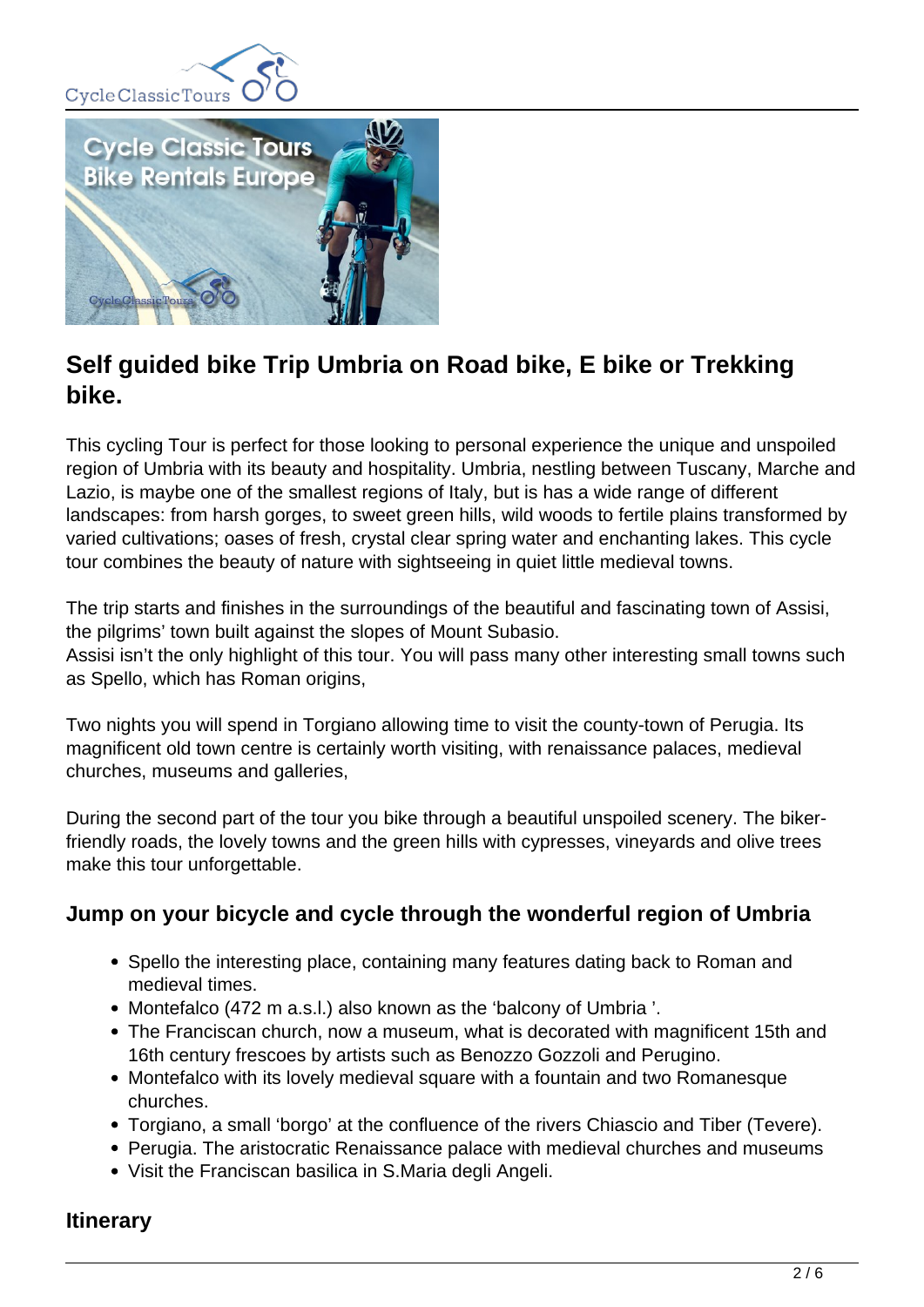

# Day 1

# Check in

Check in around 14.00 at your charming hotel. There will be a briefing, bike fitting and the tour organizer explains the coming itinerary of this tour. The start of this cycle tour is in the lovely medieval town of Assisi, the popular pilgrimage town built on the slopes of Monte Subasio. Its impressive ramparts, towers and palace roofs of the town are visible from afar. Assisi has a strong unbreakable bond with the saints Francis and Clare. On the day of your arrival you might want to explore the town with its little alleys and squares. Worth seeing are the famous basilica of St. Francis and the Roman temple of Minerva in Piazza del Comune. Your overnight stay is in a hotel between Assisi and Spello, another beautiful fortified town with old town gates and an amphitheatre (on request a hotel in Assisi is possible)

Day 2

Spello-Montefalco-Bevagna-Torgiano 68 km

This morning there will be time to wander about in Spello. After continuing your journey through the valley of Spoleto, passing Foligno, your route goes up to Montefalco; also called 'the balcony of Umbria', because of its fantastic panorama. The Franciscan church, now a museum, is decorated with magnificent frescoes from the 15th and 16th century by artists like Benozzo Gozzoli and Perugino. The next town you will visit is Bevagna, whose characteristic medieval square still hosts two Romanesque churches. Your overnight stay is in Torgiano, which in medieval times was a fortified village and is situated on a hilltop above the confluence of the rivers Chiascio and Tiber . Interesting to visit are the wine museum and the 'osteria' of the Lungarotti family, where you can taste their excellent wines.

Day 3

Visiting Perugia 35 km

Today you can visit the neighbouring city of Perugia: the provincial capital and a lively, vibrant place. The medieval town centre with its little alleyways is at the highest point of the town. The renaissance palaces, churches, museums and many galleries make a lasting impression. You will spend the night once more in the peaceful, hospitable town of Torgiano

Day 4

Torgiano to lake Trasimeno 53 km

On the fourth day you will bike through a hilly landscape to be rewarded with a magnificent view of the lake and its islands. Your hotel is in the centre of the little fishing village of Passignano, a town made of history and nature, art and folklore, peace and vitality.

Day 5

Lake to Umbertide 46 km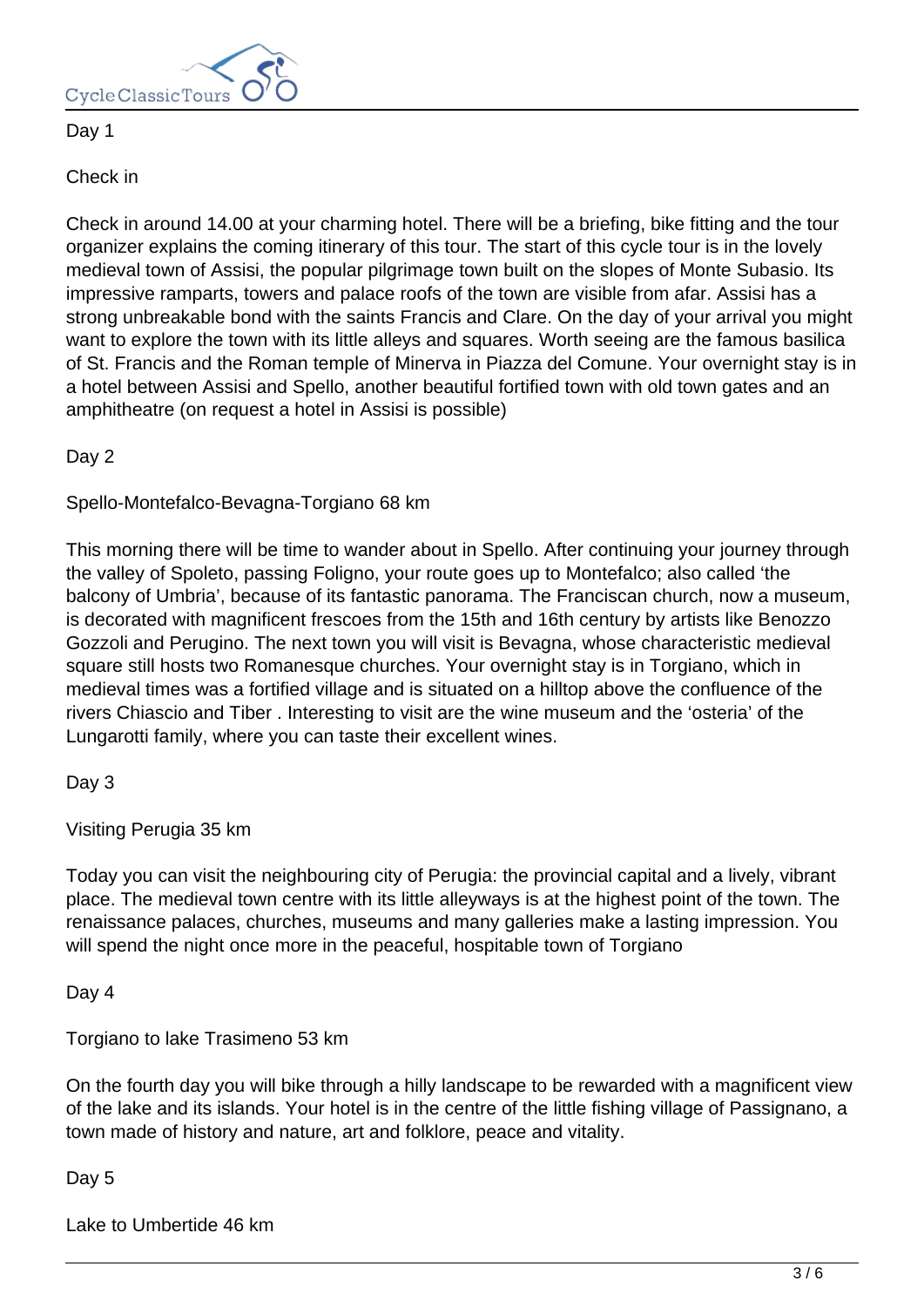

Today's bike is through unspoiled scenery to the quiet little town of Umbertide, whose town centre is dominated by a majestic tower, the remains of a castle dating back to 1385. There will be some uphill and downhill cycling. Your hotel is a lovely country hotel just outside town.

Day 6

Umbertide to Gubbio 55 km

Today you will reach the fortified hill town of Gubbio, which preserved well its medieval character. Worthwhile visiting are the town palaces, the Roman theatre and the monastery of S.Ubaldo, which is built at 827m altitude and can be reached by cable car. Your overnight stay will be near the historical centre.

Day 7

Gubbio to Assisi 54 km

At the beginning of this last leg of the tour you still have some hard climbing to do, through a rolling still-life landscape, but after that you have a well-deserved easy descent to Assisi. Cycling through the centre of this little town you will pass its most important monuments, like the Basilica of St. Francis, the temple of Minerva and the basilica of St. Clare. After your visit of Assisi you return back to the starting hotel.

Day 8

Departure day

Departure day…..Time to say goodbye, a good flight back home or a pleasant stay in Italy. Transfers upon request.

# **Airport**

- Roma Fiumicino airport is the most important hub to all kind of destinations. There are many connections to almost every domestic airport in Italy and all important cities in Europe. The airport has 4 terminals.
- Perugia airport. The small airport at Sant'Egidio, 12km from Perugia, is reachable by bus from the city from the bus stop in Piazza Italia and from the main railway station. There are shuttle buses to Perugia Railway station. Tickets are €8.00 per person.
- Florence international Airport is named after one of the most famous Italians Amerigo Vespucci. There is no train connection with the airport. From Florence railway station there are good connections to all kinds of cities in Italy. The airport is lies only four kilometers away from Florence. Shuttle buses leaving every 30 minutes. Florence airport is only 80 kilometers away from the airport of Pisa, Galileo Galilei.
- Pisa Airport is two kilometers from Pisa, 20 kilometers from Lucca and 80 kilometers from Florence. You can find the train station just outside the terminal. Pisa Airport lies directly on the highway Florence-Pisa-Livorno. Because the airport is so close to the city a ride (to the center of Pisa) does not take more than ten minutes.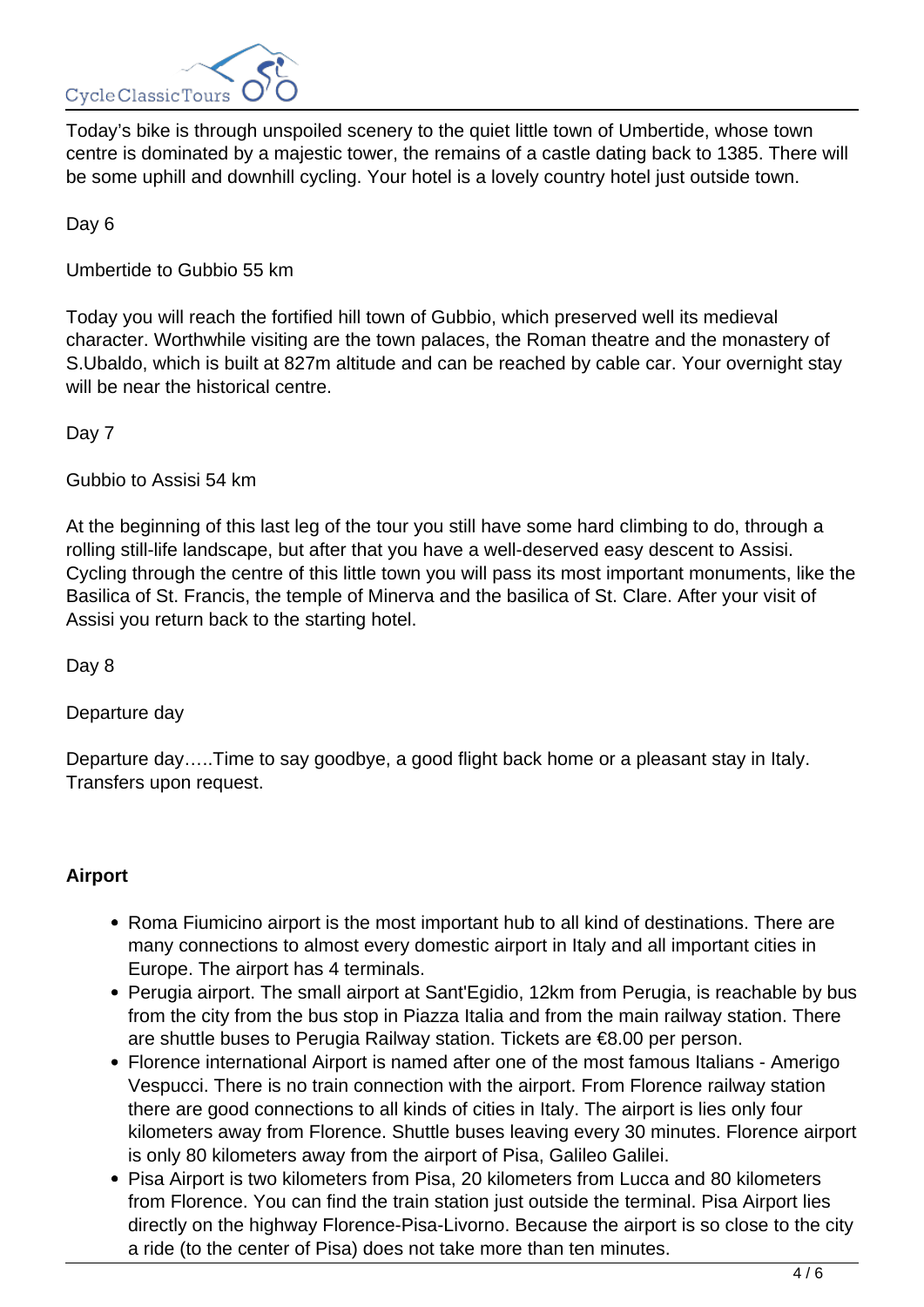

#### **Car**

- Assisi Pisa 248 km
- Assisi Florence 175 km
- Assisi Roma 177 km
- Assisi Perugia 28 km

# **Train**

• Roma's main train station is, Roma Termini Station downtown. There is a direct train from Fiumicino Airport with the Leonardo Da Vince express. From Roma's main Railway station Termini you can take the train to Assisi or Perugia. The Assisi Central Train Station is located in the valley below the historical town of Assisi. Frequent train service is available from the station to Rome, Florence and many other Italian cities.

# **Booking Information**

#### **Add your start date**

- All prices are based on double rooms
- All day departures
- For bookings and inquiries contact us : Info@cycleclassictours.com

# **Extra Information**

- 1. Fill out and submit the online booking request or send an email to info@cycleclassictours.com
- 2. We tend and try to send all over within 48 hours.
- 3. Please do not make travel plans until you receive our confirmation.
- 4. Please be advised that we make every effort to ensure that all the information given on this site is accurate. All statements and information have been researched and supplied by third parties.
- 5. The information given is accurate and reliable, to the best of our knowledge. Should errors be found, we will rectify them as quickly as possible. However, we accept no responsibility for errors or inaccuracies.

# **Included**

All prices are based on double rooms. All day departures! For bookings and inquiries contact